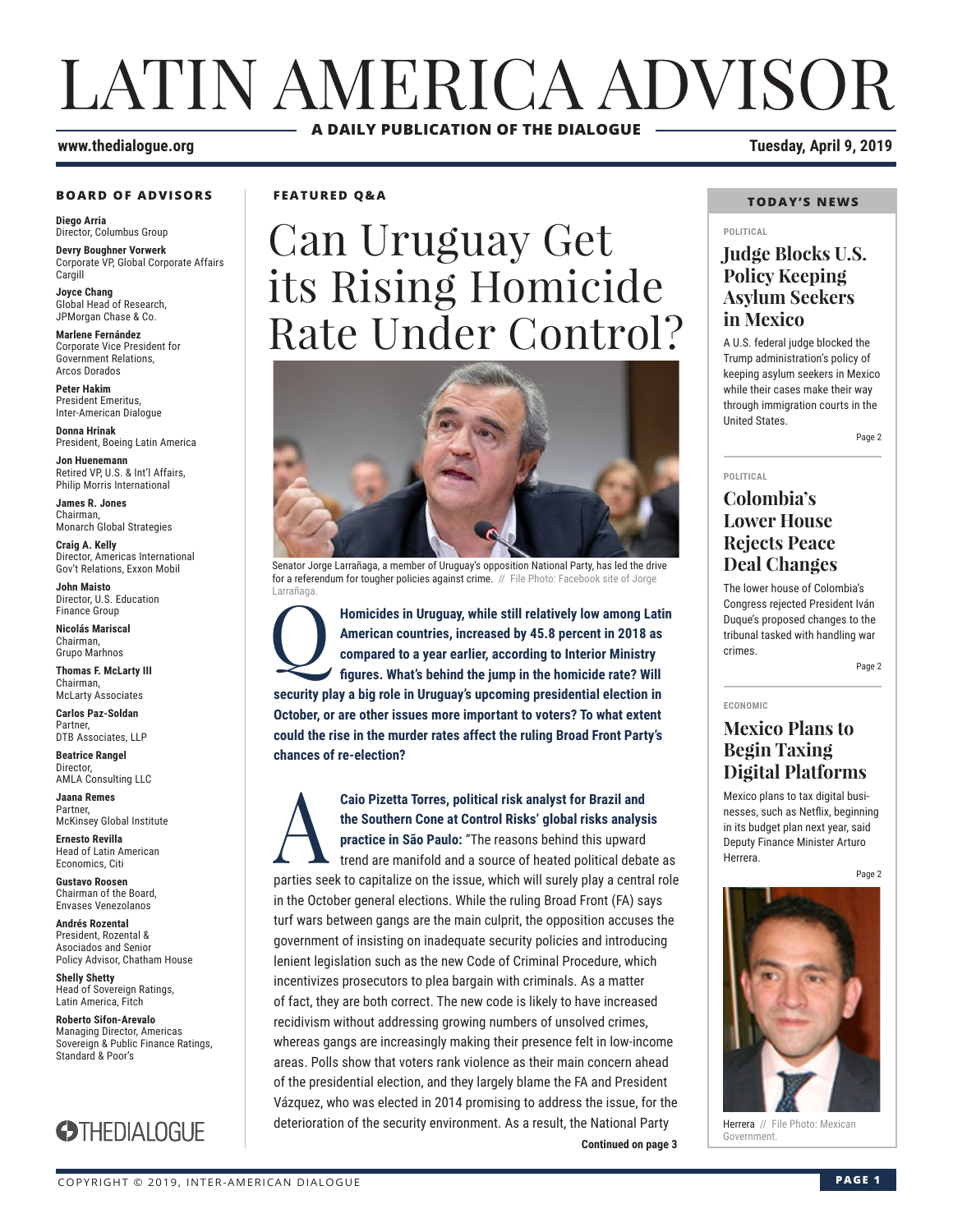### **POLITICAL NEWS**

### Judge Blocks Policy Keeping U.S. Asylum Seekers in Mexico

A U.S. federal judge on Monday blocked a Trump administration policy that has kept migrants seeking asylum in Mexico while their cases are processed in U.S. immigration courts, The Washington Post reported. In the ruling, District Judge Richard Seeborg in San Francisco halted enforcement of the Migrant Protection Protocols policy just days after

**The ruling blocks the Trump administration from sending any future asylum seekers back to Mexico.**

Homeland Security Secretary Kristjen Nielsen, who resigned on Sunday, vowed to strengthen it. The White House implemented the policy in January at the San Ysidro port of entry in California and then expanded it to the border crossings at Calexico, Calif., and El Paso. Under the program, hundreds of migrants have been sent back to Mexico after declaring their desire to seek asylum in the United States. In the decision, the judge ruled in favor of 11 plaintiffs—11 migrants from Guatemala, El Salvador and Honduras—and ordered that they be allowed to enter the United States within two days, USA Today reported. The ruling, which takes effect on Friday, also prevents the Trump administration from sending any asylum seekers back to Mexico in the future. The policy was not properly put into effect and violates U.S. law and the 1951 United Nations Convention on Refugees, to which the United States is a signatory. In Mexican border towns, asylum seekers "face undue risk to their lives and freedom," Seeborg wrote. Trump reacted to Seeborg's ruling by tweeting, "A 9th Circuit Judge just ruled that Mexico is too dangerous

for migrants. So unfair to the U.S. OUT OF CON-TROL!" The flow of Central American migrants attempting to cross the southern U.S. border has reached decade-long highs, maddening Trump. The White House recently rescinded the nomination of Ronald Vitiello to lead U.S. Immigration and Customs Enforcement, a move that preceded Nielsen's resignation on Sunday, The Washington Post reported. The Justice Department declined to comment Monday on the judge's decision. The Trump administration can still appeal the ruling to the U.S. Court of Appeals for the 9th Circuit. The American Civil Liberties Union was among the groups that filed the lawsuit against the policy. It called the ruling a "very important decision" on the White House's "unprecedented" attempt to keep asylum seekers out of the United States.

## Colombia's Lower House Rejects Peace Accord Changes

The lower house of Colombia's Congress on Monday rejected President Iván Duque's proposed changes to the tribunal tasked with handling war crimes as part of the country's peace accord with the former Revolutionary Armed Forces of Colombia, or FARC, rebels, El Tiempo



**Duque** // File Photo: Colombian Government.

reported. Duque had asked Congress to review six parts of the law that regulates the Special Jurisdiction for Peace, or JEP, court, which was created to investigate, hear prosecutions and sentence those responsible for massacres, sexual violence and other crimes during the 50-year war between the guerrillas and the government, Reuters reported. The president asked for better clarification on extradition

### **NEWS BRIEFS**

### **Mexico to Begin Taxing Digital Platforms: Deputy Finance Minister**

Mexico will aim to tax digital platforms such as Netflix in its budget plan for next year, Deputy Finance Minister Arturo Herrera said Monday, adding that the country's total tax take was too low relative to those of other Latin American countries, Reuters reported. Herrera recognized there is no broad consensus on how to tax digital services but said the government should be able to levy "interim" taxes on such companies while an international agr[eement is](http://www.thedialogue.org/wp-content/uploads/2019/03/LAA190327.pdf) established. [Editor's note: See related **Q&A** in the March 27 issue of the Advisor.]

### **Trump Administration Ends Deal to Bring Cuban Baseball Players to U.S.**

The Trump administration has blocked Major League Baseball, or MLB, from contracting players directly from Cuba to play professionally in the United States, officials said Monday, invalidating a historic deal struck last December between the MLB and Cuba, The Wall Street Journal reported. The MLB claims that creating a legal path for Cuban players to join the U.S. league provides a safer alternative for them to arrive in the United States without resorting to human traffickers.

### **Chile's Piñera Wants 'More Ambitious' Commitments on Climate Change**

Chile will seek "more ambitious" commitments to mitigate climate change at the United Nations COP-25 conference, President Sebastián Piñera said Monday, Reuters reported. The 2015 Paris agreement, which aims to keep temperature increases this century below 2 degrees Celsius, is not enough to "prevent the world from continuing on a path that could end in tragedy," the president added. Chile is scheduled to host the conference in December.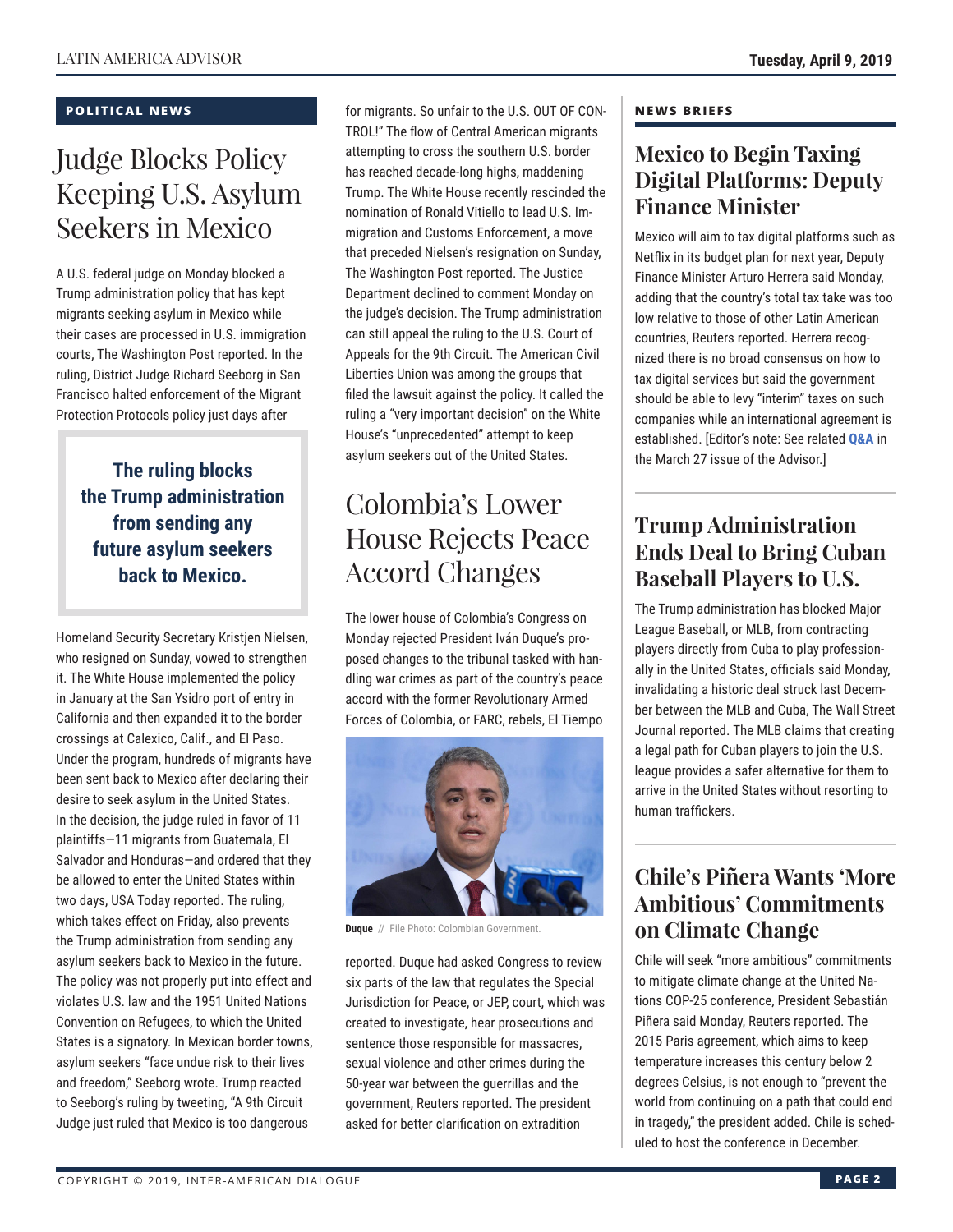rules, FARC repayment of conflict victims and to toughen sentencing, as well as to exclude sexual crimes from the court's responsibility. Duque has long argued that the peace deal is too lenient toward the FARC. Lawmakers rejected the proposal, with 110 voting against the modifications and only 44 in support. Duque's proposals had been widely expected to be defeated because the peace accord is already enshrined in the country's Constitution, and changes to it would require a two-thirds majority in the legislature, Reuters reported. Duque's coalition has less than half of the seats in the lower house and a slight majority in the Senate. It is the latest congressional defeat for the Colombian president, who took office in August, following a severely diluted tax reform bill last year, the scrapping of proposed justice legislation and a pension reform [delayed unti](http://www.thedialogue.org/wp-content/uploads/2019/03/LAA190329.pdf)l next year. [Editor's note: See related **Q&A** in the March 29 issue of the Advisor.]

### **BUSINESS NEWS**

### Switzerland Returns to Brazil \$365 Mn Seized in Probes

Swiss prosecutors today said they have returned some 365 million francs (\$365 million) to Brazil of the funds seized during investigations into Brazilian construction company



**Dodge** // File Photo: Brazilian Government.

Odebrecht and state oil company Petrobras, the Associated Press reported. Approximately 700 million francs remain frozen in the European country. Swiss Attorney General Michael Lauber and Brazilian prosecutor general Raquel

### **FEATURED Q&A / Continued from page 1**

(PN), the main opposition party, will continue to press on the topic, a strategy that has yielded substantive growth in the polls so far. Luis Lacalle Pou and Jorge Larrañaga, the leading contenders for PN's nomination, are advocating for a strict law-and-order approach to combat crime, which will get traction among voters. With little to brag about when it comes to security policies, the FA will find itself on the defensive, giving the opposition its best opportunity to win back power."

Diego Sanjurjo, lecturer and<br>
postdoctoral fellow at the<br>
Institute of Political Science<br>
Universidad de la República<br>
Marteuideo: "Sinee reeorde begen Hrug **postdoctoral fellow at the Institute of Political Science at Universidad de la República in Montevideo:** "Since records began, Uruguay has been part of a select group of countries in Latin America with relatively low levels of crime. This has changed in recent years, however, as homicide rates increased from 5.9 murders per 100,000 population in 2011 to the current record of 11.8 murders per 100,000 population in 2018. This is the fourth-highest in South America, since only Venezuela, Colombia and Brazil have higher killing rates. There are three probable causes behind such a sharp increase. The first is the rise of property crime and illicit markets, which have been growing steadily in the country since the 1990s. The second is closely related and is the progressive establishment of organized crime and drug trafficking groups. Lastly, a much more lenient penal code was approved at the end of 2017 and spread the idea that criminals

Dodge signed a declaration "reaffirming their commitment to continue and intensify their cooperation" at a meeting on Monday in Brasília, according to a statement from Lauber's office. Swiss authorities are conducting some 70 related criminal investigations, two of which are in connection to Swiss financial groups, the statement said. Officials say the case is among the most complex they have ever handled and that assets worth about 700 million

who got caught would not be sent to prison. Unsurprisingly, more than 70 percent of Uruguayans consider insecurity the country's main problem, and the issue is already at the center of the 2019 presidential election campaign. In fact, Uruguayans will be voting

> **Undoubtedly, insecurity has turned into the toughest nut to crack for the ruling Broad Front Party and for its chances of re-election."**

> > **— Diego Sanjurjo**

the same day on a referendum on a number of security measures, including on the possibility of instituting life imprisonment and the creation of a special military unit that could collaborate in the fight against crime, among others. Undoubtedly, insecurity has turned into the toughest nut to crack for the ruling Broad Front Party and for its chances of re-election."



### **Charles H. Blake, professor**<br>of political science at James<br>Madison University's School<br>Public & International Affair<br>"During the Broad Front's three conceput **of political science at James Madison University's School of Public & International Affairs:**

"During the Broad Front's three consecutive presidencies since 2004, a prolonged economic expansion has been accompanied by a rising robbery rate and, now, by a jump in the homicide rate. The increase in property

**Continued on page 4** 

francs have been seized in Switzerland, the AP reported. Alleged crimes include aggravated money laundering and bribery of foreign public officials. In Brazil, more than 130 businessmen and politicians have been convicted as part of the massive "Lava Jato," or "Car Wash," investigation into money laundering at Petrobras and Odebrecht, including former President Luiz Inácio Lula da Silva, who is serving a 12-year prison sentence, Reuters reported.